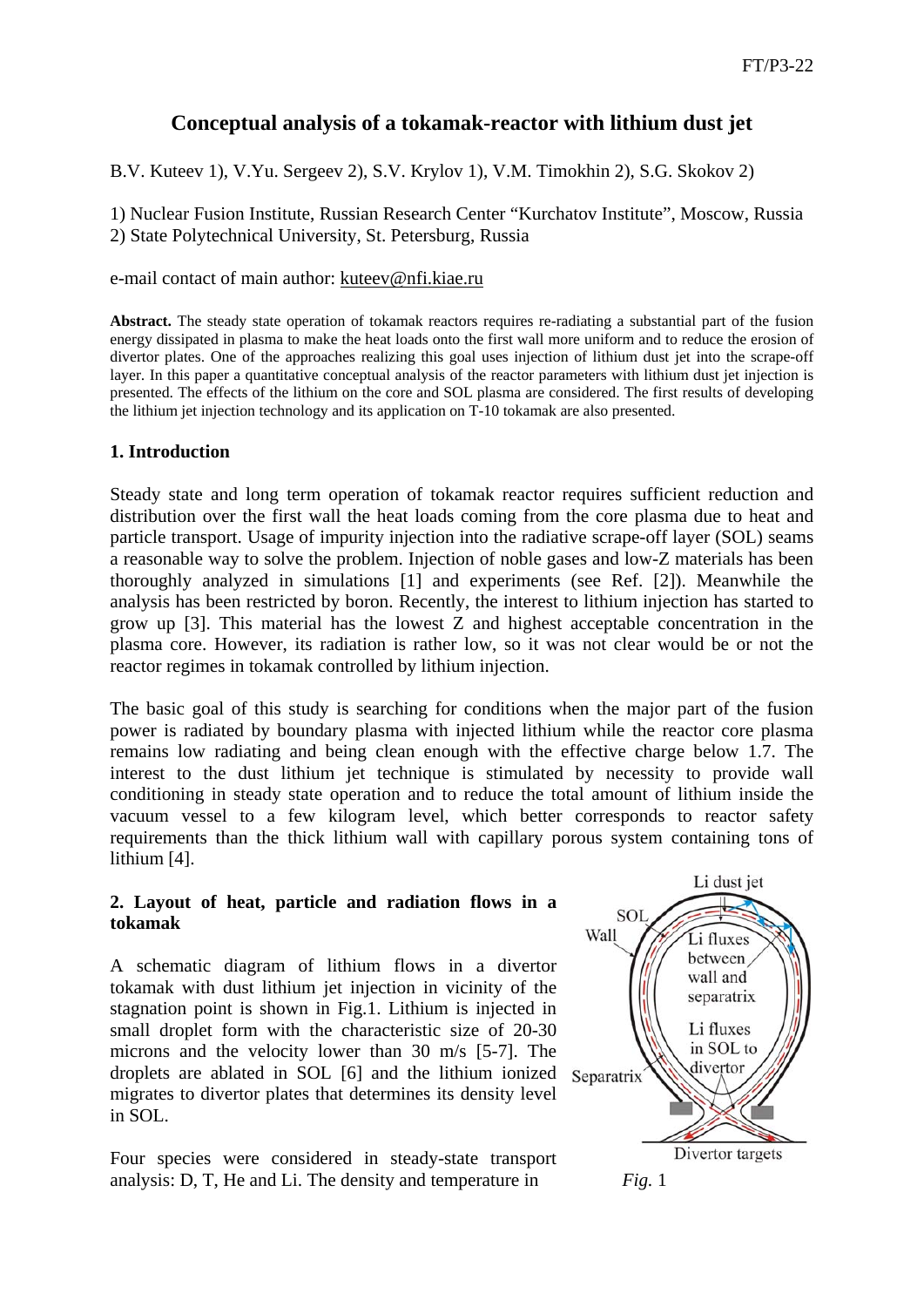SOL were simulated using the simple model of Ref. [8] taking into account different recycling coefficients *R* on divertor plates for the species. The core density and temperature were calculated using a set of transport equations in assumption of anomalous diffusion  $D = 0.3$  m<sup>2</sup>/s, thermal diffusivity  $\chi = (7-9) \times D$  and pinch velocity  $V = V(a) \times (r/a)$ , Here,  $V(a)$  is the velocity at separatrix, *a* is the separatrix radius and *r* is the minor radius. Delta function sources were used for accounting fueling rate by gas, pellets and neutral beams as well as helium production and D-T losses due to fusion reactions. The source location was defined by radius  $r = b$ . The pumping rate for species was equal to  $(1-R)$  part of the total corresponding flows into SOL. A similar approach with delta source approximation was applied to the heat transport analysis. The plasma heating source by alpha particles has been simulated by delta source at  $b = 0.2$ . Additional heating by neutral beam injection and electron cyclotron radiation were also taken into account at  $b = 0.5$ . Bremsstrahlung, He and Li-radiation in coronal approximation were considered similar to Ref. [1] both in the core and SOL plasmas.

#### **3. Analytical model and basic equations for conceptual analysis**

The set of simplifications made above has allowed us to obtain semi-analytical solutions for the density and temperature profiles in multi-species plasma with different recycling coefficients, realistic source locations for a case of matched core and SOL plasmas.

**3.1. Particle balance equations.** For the core plasma region the following equation can be applied for each ion specie "*i*"

$$
div\Gamma_i = \frac{1}{r}\frac{d}{dr}r\left(-D\frac{dn_i}{dr} + V(a)\frac{r}{a}n_i\right) = \sum_j S_{ij}(r) = \sum_j F_{ij}\delta(r - b_j) = \sum_j \frac{\phi_{i,j}}{V_{bj}}\delta(r - b_j) \quad (1)
$$

where  $S_{ij}$  are delta-function particle sources for specie "*i*" located at radius  $b_j$ ,  $\phi_{ij}$ (particles/sec) is the integral flow of *i* specie into the toroidal volume  $V_{bi}$  with radius  $b_i$ . Integrating this equation over *r* gives ion flows

$$
\Gamma_i = -D\frac{dn_i}{dr} + V(a)\frac{r}{a}n_i = \frac{1}{r}\int_0^r r \sum_j S_j(r) dr = \frac{\sum_j F_{ij}b_j H(r - b_j)}{r}
$$
(2)

Here, *H* is the Heaviside step function. The density profile can be calculated on the basis of the separatrix density  $n_i(a)$ 

$$
n_{i}(r) = n_{i}(a)e^{\frac{A}{2}\left(1-\frac{r^{2}}{a^{2}}\right)}\left(1+\frac{e^{-\frac{A}{2}}a}{Dn_{i}(a)S_{SOL}}\sum_{j}\phi_{ij}FH(r,b_{j})\right), \text{ where}
$$

$$
A = \frac{aV(a)}{D},
$$
  
\n
$$
FH(r, b_j) = \int_{r/a}^{1} \frac{e^{\frac{Ax^2}{2}}}{x} H(x - b_j/a) dx
$$
\n(3)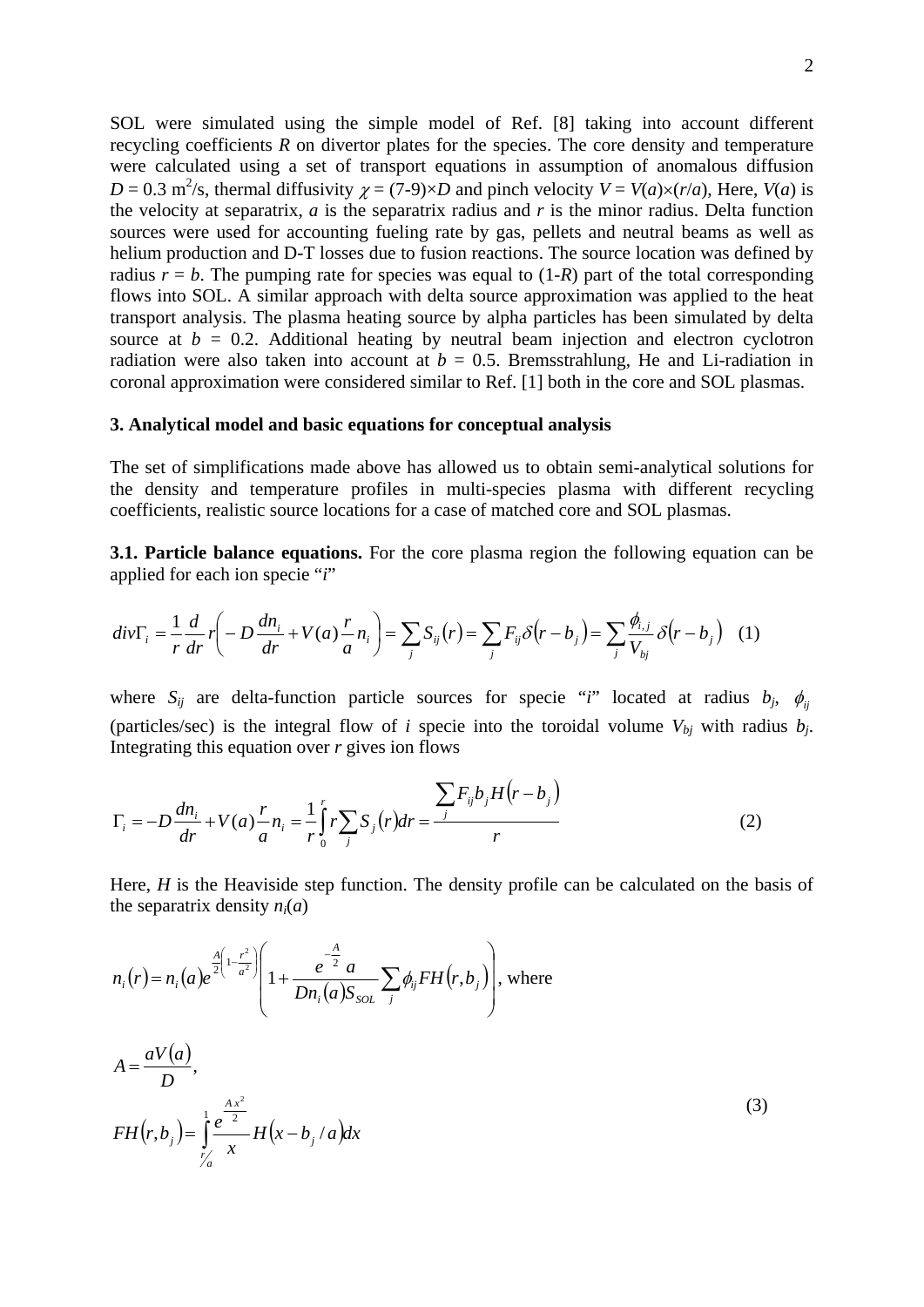To evaluate the separatrix density  $n_i(a)$  the plasma flow onto the divertor plate with sonic speed  $V_s$  of D-T mixture at average temperature  $T_{av} = 3$  eV were assumed:

$$
n_i(a) = \frac{\pi R q_{95}}{\Delta_{SOL} S_{SOL}} \sum_j \frac{\phi_{ij}}{V_s(1 - R_i)}
$$
  
\n
$$
V_s = \sqrt{\frac{5}{3} \frac{T_{av}}{M_{D+T}}}
$$
\n(4)

 $M_{D+T}$  = 2.5*amu* is the average mass of the gas flow in the SOL,  $R_i$  is the recycling coefficient equal to 0.9 for gases (D, T, He) and equal to 0.1 for lithium,  $S_{SOL}$  is SOL area. The SOL width  $\Delta_{SOL}$  was assumed to be 2 cm. The separatrix density evaluated within these assumptions correlates reasonably with

Empirical scaling presented in Ref. [8].

The set of particle and energy sources included into simulations with their normalized locations  $b_i$ /a for all species is given in Table 1.

| Table 1.          |           |         |        |         |  |  |  |
|-------------------|-----------|---------|--------|---------|--|--|--|
| Source/specie     | deuterium | tritium | helium | lithium |  |  |  |
| gas               | 0.99      |         |        |         |  |  |  |
| pellet            | 0.5       | 0.5     |        |         |  |  |  |
| <b>NBI</b>        | 0.5       |         |        |         |  |  |  |
| Fusion (negative) | $0.2\,$   | 0.2     |        |         |  |  |  |
| lithium dust      |           |         |        | በ ዐር    |  |  |  |

The deuterium sources are produces by gas injection at the border, pellets and NBI at the middle of the minor radius, and the negative loss source near the center due to fusion. For tritium we took into account only the pellet source term and losses due to fusion. The helium source at the center and the border term for lithium dust were taken into account as well.

**3.2. Heat balance equations.** The heat transport was approximated by anomalous heat conductivity and particle heat transport in the core plasma. The electron and ion temperatures have been assumed equal each other  $T_e = T_i = T$ . Bremsstrahlung and mantle radiations were neglected for the temperature evaluations. The heat transport equation (5) took into account the particle transport described in session 3.1. and homogeneous thermal diffusivity coefficient. The fusion heating source  $Q_{fus}$ , the neutral beam heating source  $Q_{NBI}$  and the ECRH source  $Q_{ECRH}$  were approximated by  $\delta$ -functions at the normalized minor radii  $b/a = 0.2$ , 0.3 and 0.6 correspondingly. The Ohmic heating term was neglected.

$$
\frac{1}{r}\frac{d}{dr}\left(-n_e\chi\frac{dT}{dr}+5\Gamma_eT\right)=Q_{fus}+Q_{NBI}+Q_{ECE}
$$
\n(5)

For boundary conditions we assumed that the separatrix temperature at the stagnation point  $T_s$ was determined by longitudinal electron heat transport [8]. The effect of the plasma radiation on the  $T_s$  has been neglected and the following equation (6) has determined the  $T_s$  at the stagnation point: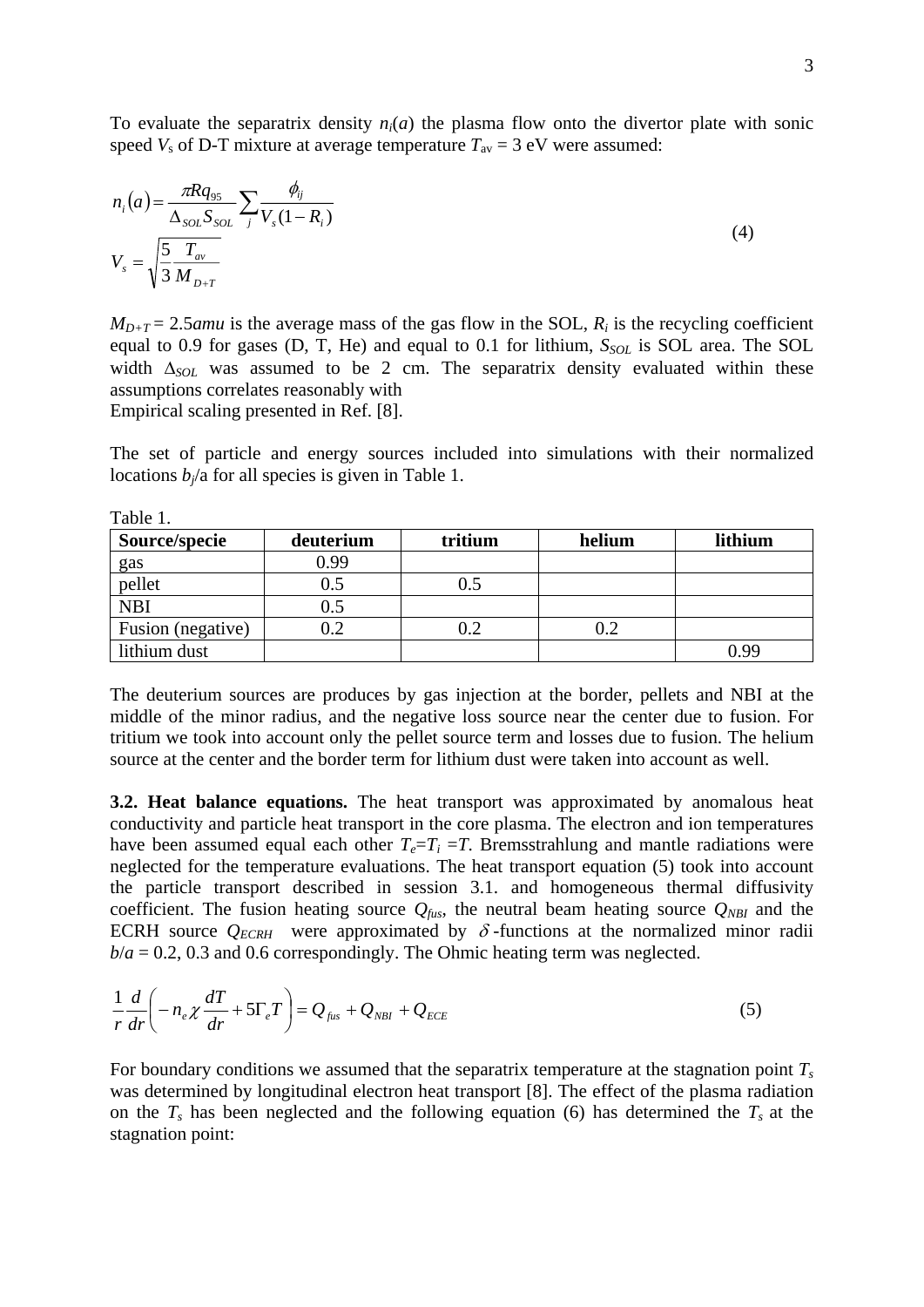$$
T_s = \left(\frac{7 \cdot q95 \cdot \pi \cdot R \cdot (P_{\text{flux}} + P_{\text{NBI}} + P_{\text{ECE}} - I^{\text{br}} - I^{\text{mfl}})}{2 \cdot S_{\text{SOL} \perp} \chi_{\parallel}}\right)^{\frac{2}{7}}
$$
(6)

Here,  $\chi_{\parallel}$  is the longitudinal heat conductivity coefficient [1],  $S_{SOL\perp}$  is SOL cross-section area at the separatrix,  $\overline{R}_c$  is the plasma major radius,  $I^{br}$ ,  $I^{mtl}$  are radiation terms and *P* are power source (see below). The temperature profile in the core plasma  $T(r)$  was calculated using the set of equations

$$
T(r) = e^{-F_1(r/a)} \left( T_s + a \int_1^{r/a} g(z) e^{F_1(z)} dz \right)
$$
  
\n
$$
F_1(z) = -\frac{5a}{\chi} \int_1^z \frac{\Gamma_e(x)}{n_e(x)} dx
$$
  
\n
$$
g(z) = -\left[ \frac{1}{z S_{\text{sol}} n_e(z) \chi} \left( P_{\text{fus}} H(z - b_{\text{fus}} / a) + P_{\text{NBI}} H(z - b_{\text{NBI}} / a) + P_{\text{ECE}} H(z - b_{\text{ECE}} / a) \right) \right]
$$
\n(7)

**3.3. Radiation model.** Bremsstrahlung radiation in the core plasma was evaluated using the density and temperature profiles as well as the effective plasma charge profile  $Z_{\text{eff}}$ .

$$
\frac{dI^{br}}{dV} = 5.35 \cdot 10^{-37} Z_{\text{eff}} n_e^2 T^{\frac{1}{2}} , W/m^3
$$
\n(8)

For the mantle  $I^{mtl}$  and SOL  $I^{SOL}$  radiations we used the model of Ref. [1]:

$$
I_i^{mtl} = 2\chi n_e^2(a) S_{SOL} n_i(a) \int_{T_s}^{T_0} L_i(T) dT
$$
\n(9)

$$
I_i^{SOL} = 2 \cdot S_{SOL\perp} \sqrt{2 \chi_{\parallel} n_e(a) n_i(a) T_s^2 \int_0^{T_s} L_i(T) T^{0.5} dT}
$$
 (10)

Here,  $L_i(T)$  is the specific radiation of lithium or helium in coronal approximation [1].

#### **4. The results of simulations**

The results of calculating the plasma parameters in ITER&DEMO-like conditions for  $aV(a)/D = 0.5$  and 2 are given in Table 2 and Fig. 2-4. Values of flows and power sources for different regimes are presented in Table 2. The lithium density profile is formed by the border source and looks most flat. The internal source at 0.5*r*/*a* for D and T produces a clear nipping effect on these profiles. The internal fusion source for He makes the corresponding profile mostly sharp. A strong effect of fusion reactions is seen in Fig.3 where the central densities of deuterium and tritium are obviously hollow in the case of  $aV(a)/D = 0.5$ . Although that  $Z_{\text{eff}}$ grows towards plasma periphery due to lithium injection, the volume averaged value does not exceed the 1.6-1.7 acceptable level. The temperature profiles (Fig.4a,b) give reasonable central values and demonstrate source location effects. Higher temperatures correspond to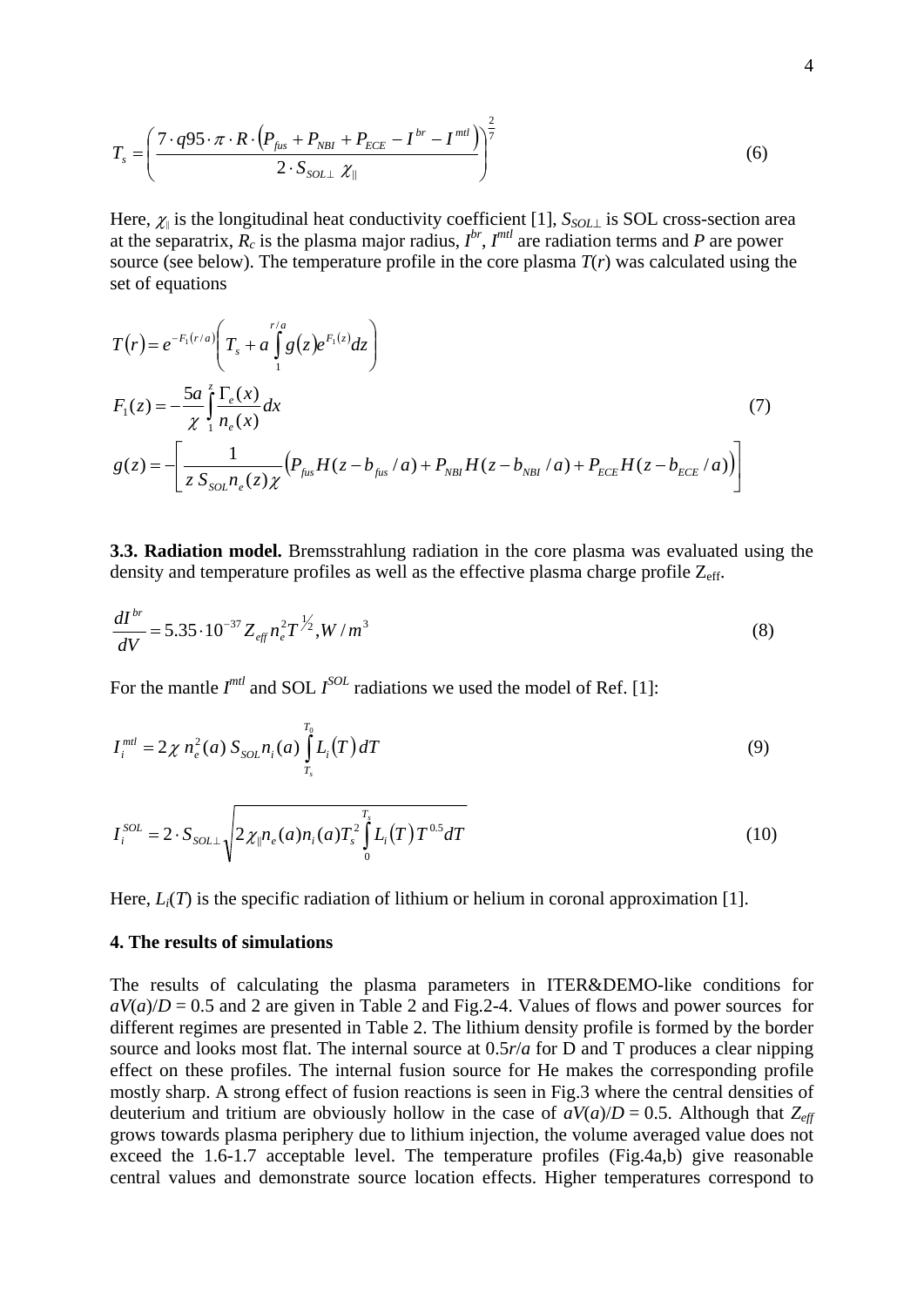

The bremsstrahlung radiation is not very sensitive to the  $aV(a)/D$  ratio and grows by a factor of 2 from ITER to DEMO conditions. The mantle Li and He radiations are a significant part of the power balance and exceed by a factor of 2-3 the corresponding SOL radiation of these impurities. Both mantle and SOL radiations values grow up for flatter plasma profiles with higher edge lithium density. The power to divertor plates reaches 0.4-0.5 of the total power both for ITER and DEMO.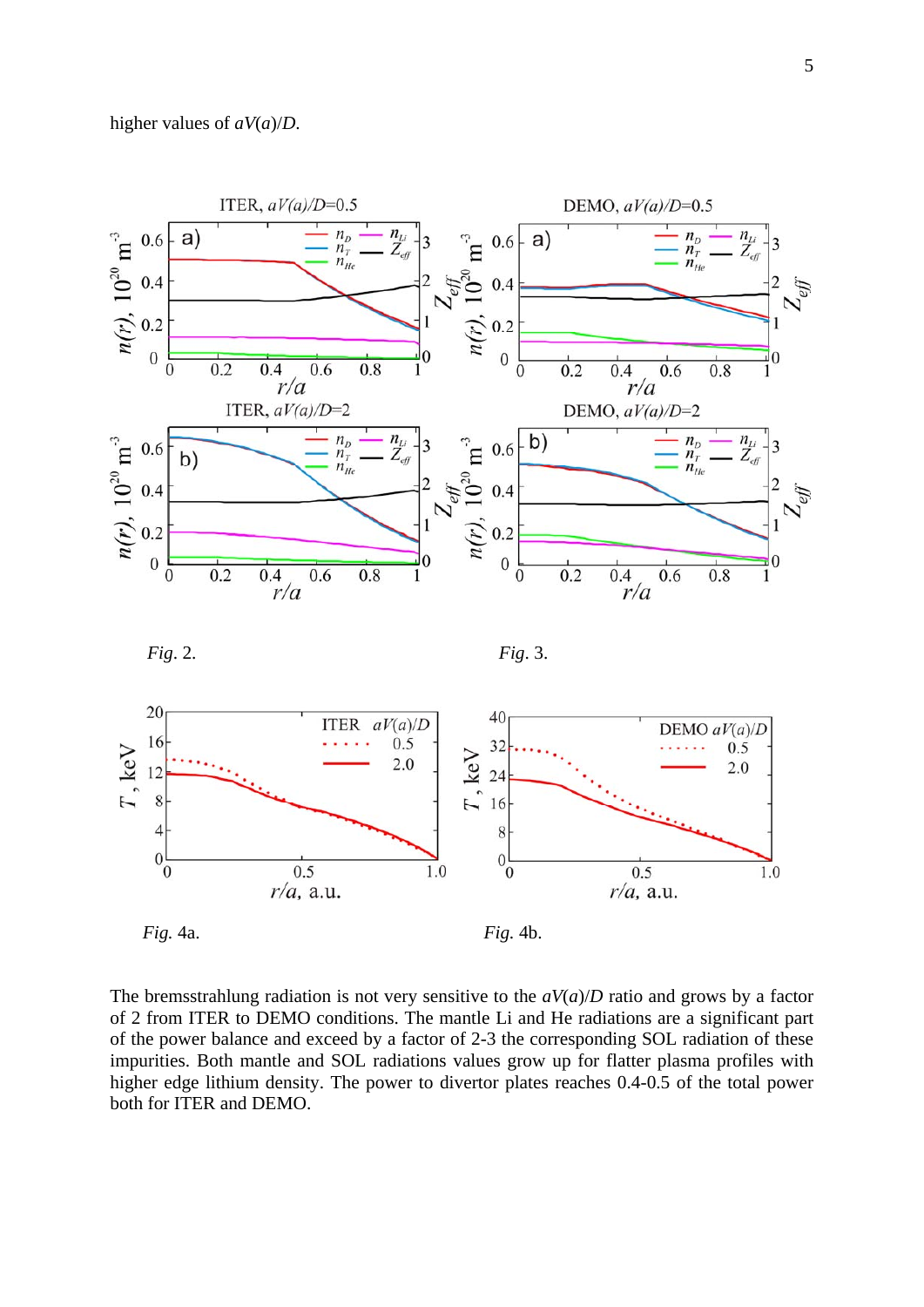| Parameter,                                   | <b>ITER</b> | <b>ITER</b> | <b>DEMO</b> | <b>DEMO</b> |
|----------------------------------------------|-------------|-------------|-------------|-------------|
| bpuff/a=bLijet/a=0.99                        | $aV/D=2$    | $aV/D=0.5$  | $aV/D=2$    | $aV/D=0.5$  |
| bpell/a=0.5, bfusion/a=0.2                   |             |             |             |             |
| Flux D puffing $(10^{21}$ [1/sec])           | 1.19        | 1.65        | 1.08        | 1.61        |
| Flux D pellet $(10^{21}$ [1/sec])            | 3.06        | 4.25        | 2.78        | 4.15        |
| Flux T pellet $(10^{21}$ [1/sec])            | 3.28        | 4.46        | 3.16        | 4.56        |
| Flux Li dust jet $(10^{21}$ [1/sec])         | 8.75        | 13.02       | 5.00        | 7.65        |
| Volume-averaged Zeff                         | 1.69        | 1.69        | 1.69        | 1.69        |
| Volume-averaged ne $(10^{20} \text{ [m-3]})$ | 1.02        | 1.02        | 1.08        | 1.08        |
| $P_{NBI}$ (MW)                               | 32          | 32          | 32          | 32          |
| $P_{ECRH}$ (MW)                              | 20          | 20          | 20          | 20          |
| $P_{\text{fus}}$ (MW)                        | 100.0       | 86.4        | 372         | 423         |
| $T_0$ (keV)                                  | 11.6        | 13.4        | 23.2        | 31.6        |
| $T_s$ (keV)                                  | 0.14        | 0.13        | 0.23        | 0.23        |
| Bremstrahlung radiation (MW)                 | 22.8        | 19.5        | 37.7        | 33.9        |
| Mantle radiation (MW)                        | 25.5        | 41.5        | 88.5        | 211.9       |
| SOL radiation (MW)                           | 16.2        | 21.3        | 43.7        | 63.5        |
| Power to divertor plates (MW)                | 87.5        | 56.1        | 254.1       | 165.7       |
| Enhancement factor of Li recycling           | 4.5         | 2.3         | 4.9         | 2.1         |
| to re-radiate 80% of total power,            |             |             |             |             |
| 20% power goes to divertor plates            |             |             |             |             |

# **5. T-10 experiments with lithium dust jet injection**

Experiments with Li jet injection have been performed on the T-10 tokamak. The piston type injector produced the jet using 70-micron diameter orifice and providing the velocity of 20 m/s [7]. The injection rate of 100 mg/s in the first experiments was too large and initiated the discharge shut down similar to the massive gas puffing and killer pellet injection. The evolution of discharge parameters in Li-injection experiment is shown in Fig. 5. The plasma termination occurred 30 ms after the jet injection start and indicated the runaway electrons production (SXR and HXR bursts, residual current). No negative or positive effects of the Li jet injection and initiated disruptions were detected on sequential plasma discharges without injection.

#### **6. Discussion**

Table 2.

The calculations show that lithium injection provides substantial increase of the radiation in the core and SOL plasma. Both for ITER&DEMO-like plasmas the Li and He radiations onto the divertor plates evaluated in coronal approximation reduce the heat flow onto divertor plates by a factor of 2. However, the divertor heat loads are still high. From the thermal stability conditions of tokamak discharge it is possible to reduce the divertor heat loads upon to 0.2 of the total heat flow through separatrix [8,9]. To realize this condition it is necessary to enhance the impurity radiation by a factor of 2-5 as follows from the Table 2.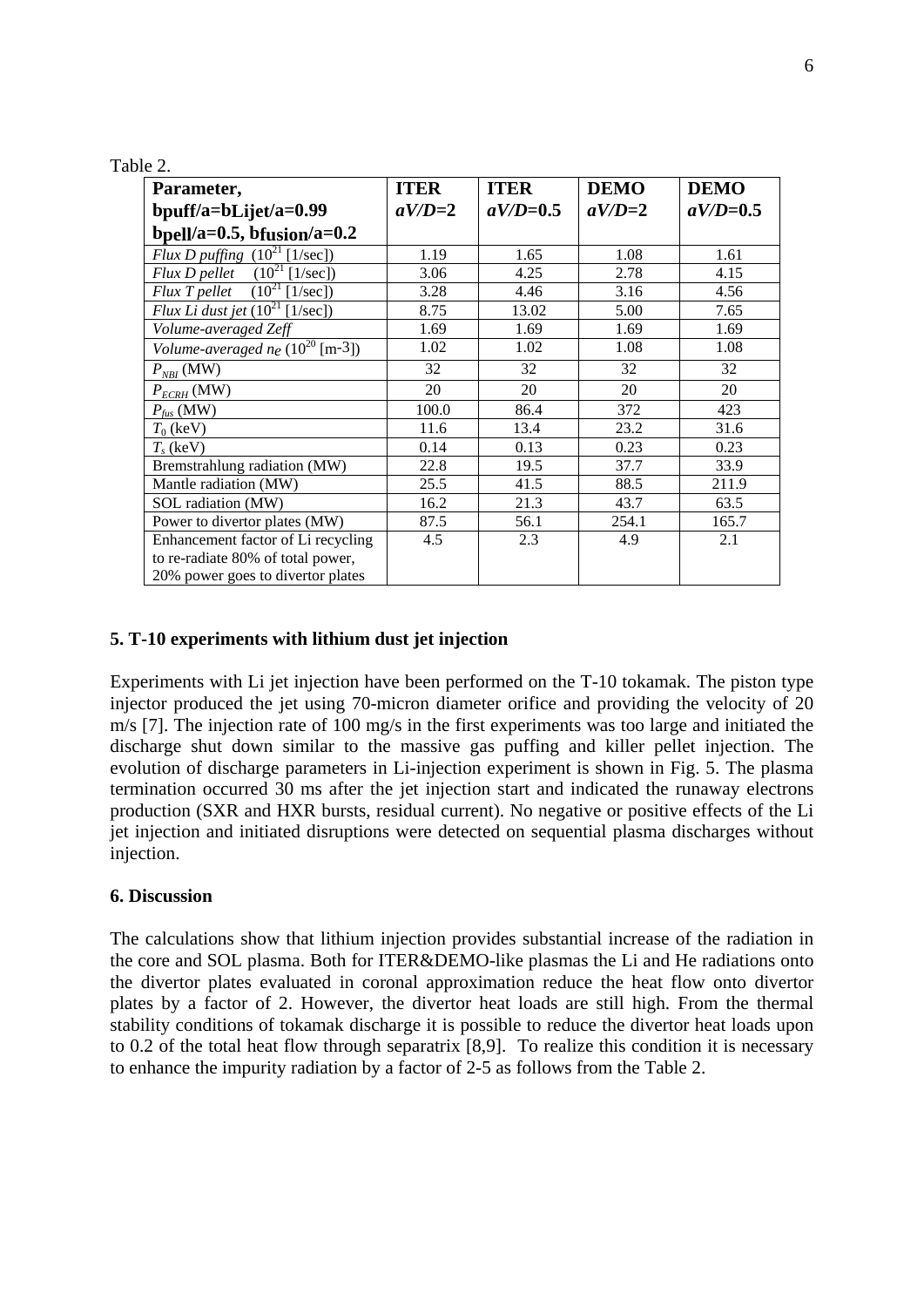

Actually, a very significant effect was not taken into account in this modeling. It is the growth of lithium radiation due to interaction of lithium ions with wall and neutrals during its travel from the stagnation point to the divertor region. Such effect is well known for impurities and it may increase the peripheral radiation by a factor of 100 (see Ref. [1] where calculations for C and O impurities have been made). For the problem of lithium injection the effect also must be valuable. However, the quantitative estimations of the effect are difficult and this requires more experimental studies of lithium – plasma interaction.

One may expect that the wall temperature will be most significant factor for the effect control. In the case of the temperature is higher than 350 C the lithium will not store at the wall due to evaporation. However at the temperature close to 700 C one may expect effective lithium hydrides formation. The optimal temperature condition should be searched in this range.